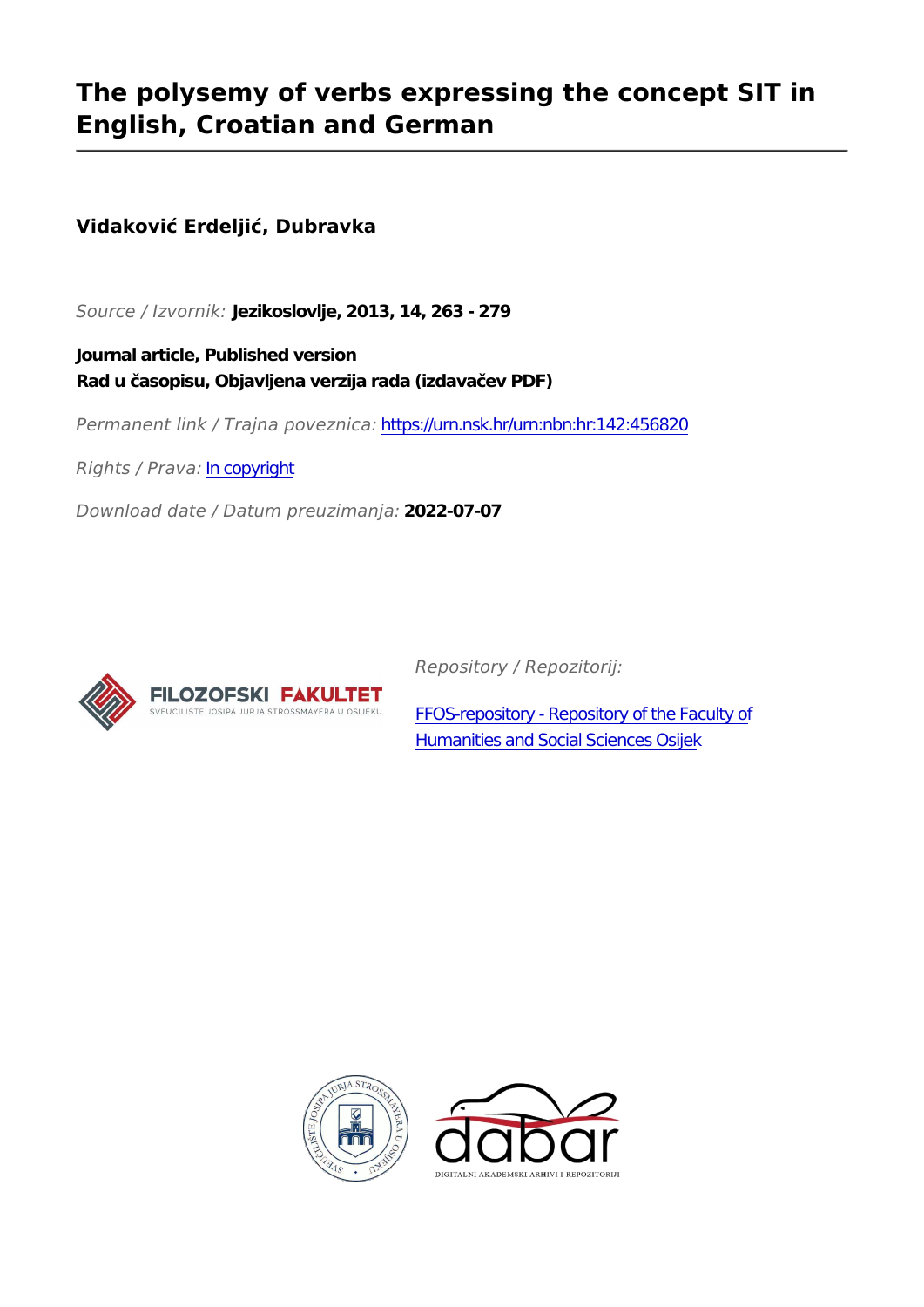

# **ČLANCI – ARTICLES – ARTIKEL**

UDC 811.111'367.625'373.42=111 811.112.2'367.625'373.42=111 811.163.42'367.625'373.42=111 Original scientific article Received on 11.09. 2013 Accepted for publication on 23.10. 2013

## **Dubravka Vidaković Erdeljić**

Josip Juraj Strossmayer University Osijek

# **The polysemy of verbs expressing the concept SIT in English, Croatian and German**

This paper presents the findings of a corpus-based research of the posture verb  $SIT<sup>1</sup>$  in English, Croatian and German. In line with the central tenets of cognitive linguistics we argue that figurative meanings of this verb are motivated by bodily experience and grounded in image schemas such as CONTAINMENT and GOOD-FIT<sup>2</sup> and as such follow roughly the same paths of meaning extension in the languages under scrutiny. The results of our analysis also imply that differences noted among English, Croatian and German can partly be attributed to different levels of saliency of particular image schemas in the three languages (e.g. figurative extensions based on the image schema CONTAIN-MENT are much more prominent in English and German than in Croatian). We also maintain that the divergent paths of the meaning extension of verbs expressing the concept SIT in English, Croatian and German can be put down to idiosyncratic features of these languages which are by analogy extended from one construction or pattern of use to another. Such processes explain why it is possible for English *sit*, unlike Croatian *sjediti* and German *sitzen*, to behave as a transitive verb (e.g. in sentences: *sit the child on a chair*, *sit meat on a plate*).

**Key words:** posture verbs; SIT; polysemy; metonymy; embodiment.

 $\overline{a}$ 

<sup>&</sup>lt;sup>1</sup> I use small caps to refer to the concept and italics to refer to the lemma.

 $2^2$  Term taken from Newman (2002: 19) to denote good fit of an object within a container.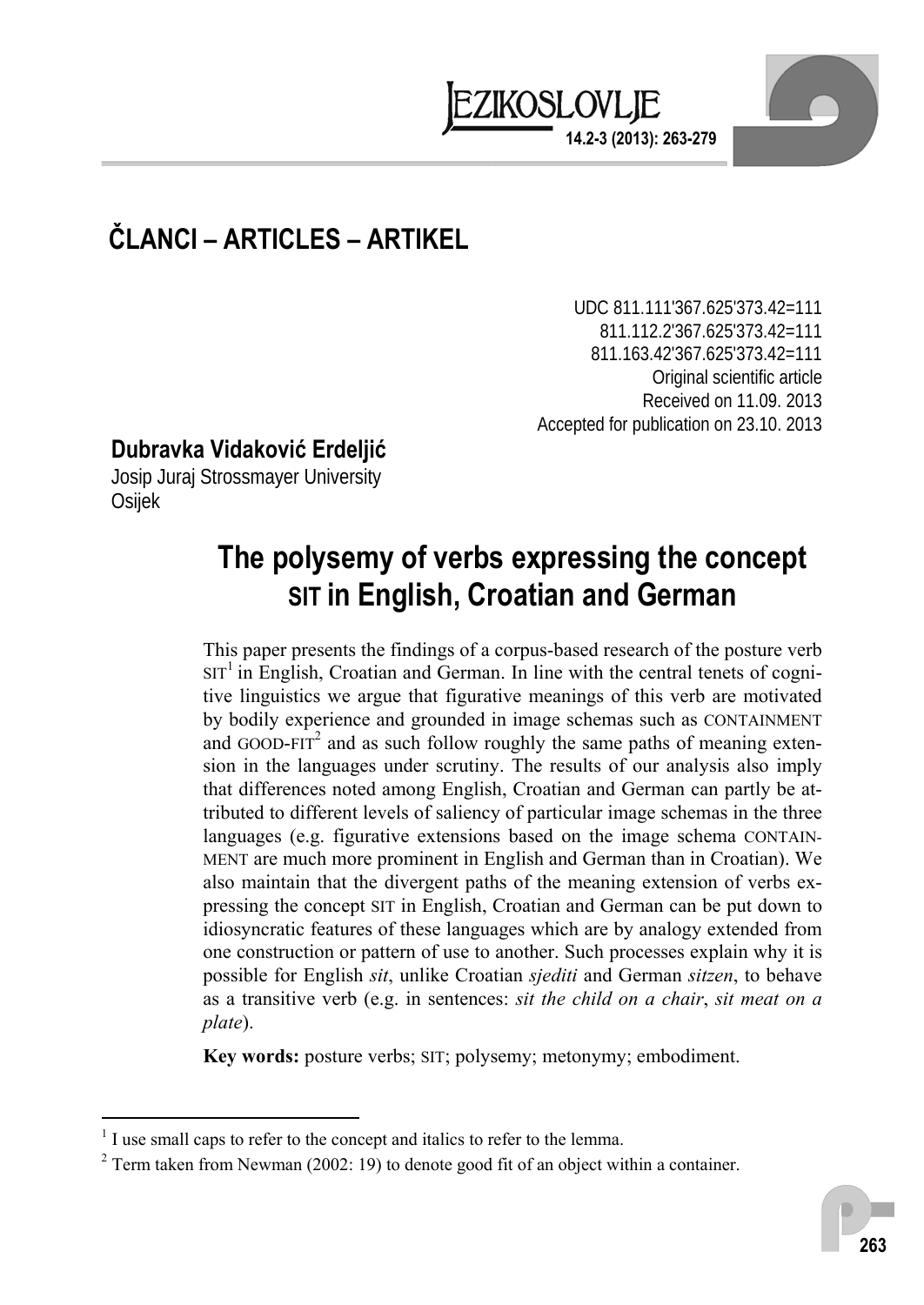

# **1. Introduction**

The verb *sit* denotes one of three major human postures which are sitting, standing and lying, and belongs to so called cardinal posture verbs (Newman 2002) along with *stand* and *lie*. Studies of their behaviour in different and unrelated languages inform us that they have developed a wide network of different figurative meanings, and in some languages they have even assumed some grammatical functions, e.g. they mark progressive or habitual aspect or behave as copulas (Serra Borneto 1996; Heine and Kuteva 2007: 276–279; Kuteva 1999; Lemmens 2002, 2004, 2005, 2006; Lemmens and Perrez 2010; Newman 2001, 2002, 2009; Newman and Rice 2004; Newman and Yamaguchi 2002; Schönefeld 2006). The aim of this paper is to determine whether figurative meanings of verbs expressing the concept SIT in English, Croatian and German follow the same paths of meaning extension and to determine whether the differences in meaning extensions between the three languages can also be attributed to some cognitive factors.

The analysis of figurative meanings of verbs expressing the concept SIT will therefore put to test the hypothesis that meaning is motivated by our bodily experience and encyclopaedic. Since SIT denotes a universal bodily experience, we expect image schemas grounded in our concrete bodily experience to be mapped on figurative meanings of these verbs in the three languages analysed.

We also believe that our overall experience of the concept of sitting is also relevant for figurative meanings of SIT. We relate pleasant feelings with the sitting posture because we assume it in order to take some rest. However if this resting takes more time than necessary, we relate sitting with inactivity, idleness and timewasting.

# **1.1.** *Methodology*

In order to throw some light on the semantic networks of SIT in the three languages under scrutiny, I analysed 500 randomly selected examples of use of *sit*, *sjediti* and *sitzen* in English, German and Croatian respectively, taken from the following corpora: The Corpus of Contemporary American English containing more than 425 million words equally distributed between spoken and written corpora, the Croatian National Corpus consisting of approximately 100 million words, and the Digitales Wörterbuch der deutschen Sprache consisting also of more than 100 million words. Due to the difference in size the analysed corpora are not quite comparable. In order to compare the overall frequency of SIT in the three corpora, I normalized the total number of tokens in terms of occurrence per million words. The results are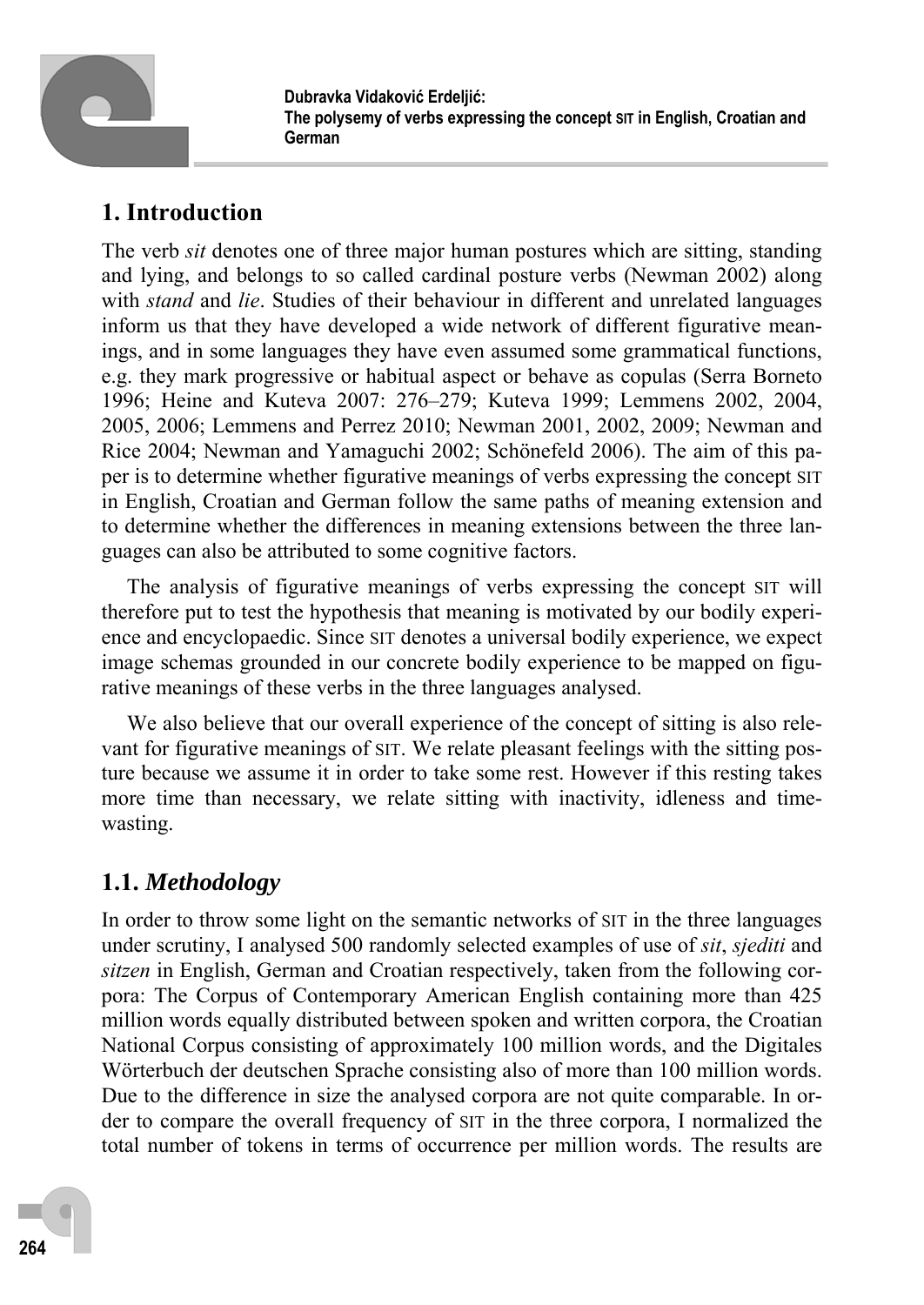

shown in Table 1. What immediately strikes the eye is the number of occurrences of *sjediti* per million words in Croatian which is considerably lower than that of *sit* and *sitzen* in English and German respectively. The analysis that follows will hopefully shed some light on this fact.

Table 1. Total number of occurrences of *sit, sjediti* and *sitzen*, and frequency per million words.

| Verb       | sit     | Frequency<br>per million<br>words | sjediti | Frequency<br>per million<br>words | sitzen | Frequency per mil-<br>lion words |
|------------|---------|-----------------------------------|---------|-----------------------------------|--------|----------------------------------|
| <b>SIT</b> | 158,471 | 372,83                            | 5,083   | 50,83                             | 32,441 | 324,41                           |

The research is based on a sample of moderate size which makes my analysis qualitative rather than quantitative. However, I believe that even under such circumstances it will be possible to reliably determine and compare the paths of meaning extension of these verbs in the three languages concerned. Every example of use was analysed in order to determine whether their meaning is prototypical or figurative, and to determine whether, in the case of figurative meanings, the analysed languages draw motivation from the same source.

The organization of this paper is as follows. After this introduction, I will discuss the lexicalisation patterns of *sit*, *sjediti* and *sitzen* in English, Croatian and German respectively, and then proceed with the analysis of their figurative meanings. In the final section of the paper I will conclude with the discussion of the similarities and differences observed in the three languages concerning the use of SIT.

## **2. Analysis**

### **2.1.** *Lexicalization of the event structure of sitting in English, Croatian and German*

According to Talmy (2000: 78) the semantic domain of states involves three aspect-causative types: being in a state (stative aspect), entering into a state (inchoative aspect) and putting into a state (agentive type). All three languages analysed have different verbs for each aspect-causative type related with the experience of sitting. The stative aspect is denoted by *sit*, *sjediti* and *sitzen*, verbs that are the focus of our research. The inchoative aspect is expressed by *sit down*, *sjesti* and *sich*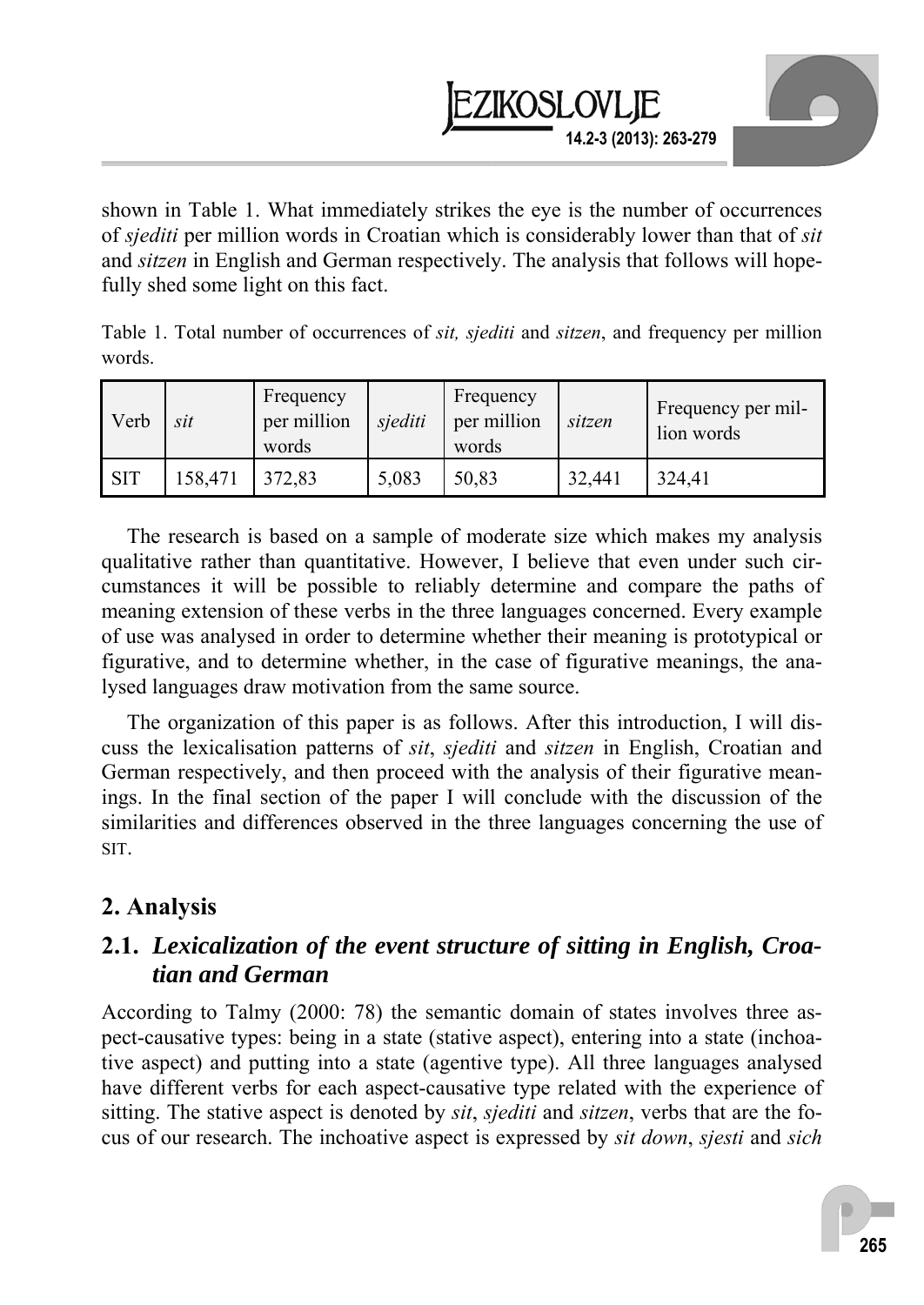

*setzen*, while the causative type is denoted by *put*, *staviti* and *setzen*.

Interestingly enough, our results indicated that English *sit* seems to be polysemous between stative, inchoative and agentive meanings. In order to look into this in more detail, I searched the corpus for the past tense of *sit*, since it is easier with this form to determine whether we have a string of events in which we have a case of sitting in its inchoative phase (e.g. *I crept into my parents' bedroom and sat beside the bed*) or the continuing phase of sitting.

Although intuitively we might expect *sit down* (*sit* with particle *down*) to be the default choice for expressing the inchoative phase of sitting in English, the results of our analysis shown in Table 2 imply that the discrepancy between the number of appearances between inchoative *sit* and *sit down* is not that strikingly obvious (15.47 % cases of *sat* compared to 21.26 % cases of *sat down*).

| sat<br>(stative)   | sat<br>(inchoative) | sat<br>(agentive) | sat down          | sat up           | Total                  |
|--------------------|---------------------|-------------------|-------------------|------------------|------------------------|
| 246<br>$(56.81\%)$ | 67<br>(15.47%)      | $(0.92\%)$        | 92<br>$(21.26\%)$ | 24<br>$(5.54\%)$ | 433<br>(100.<br>$00\%$ |

Table 2. Polysemy of *sit* between stative, inchoative and agentive meanings.

When it comes to agentive *sit*, it is obvious from the results in Table 2 that less than 1% of total occurrences of *sit* are such uses. However, since this is the feature which distinguishes *sit* form *sjediti* and *sitzen*, I believe it merits closer attention. I searched the COCA and Google for the following strings: *sit the*, *sit it on*, in which *sit* has the meaning of placing a figure on some surface.

- (1) a. *I sat her beside a giggling couple whom I introduced as prizewinners...* 
	- b*. Sit the baby on your lap …*
	- c*. You can then sit the child on a chair …*
	- *d. Sit meat on a plate to allow meat to cool for 5 minutes before slicing…*
	- e. *Sit the springform tin in a roasting pan and pour in the cheesecake filling.*
	- f. *Arrange the lentils on a large dish, sit the ham-wrapped fish on top ...*
	- g. *You take the 16mm film camera and thread the camera and sit it on your shoulder.*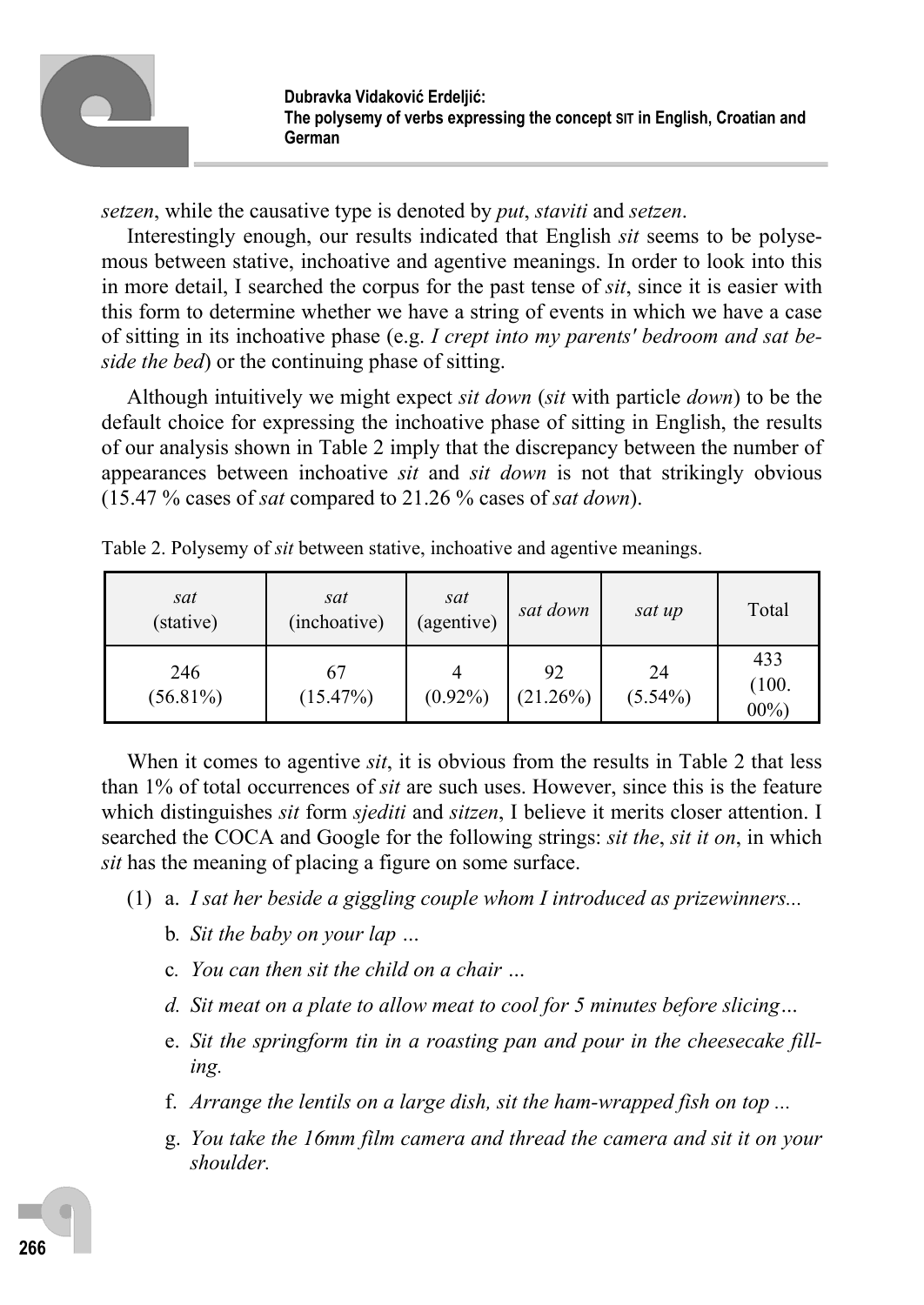

- h. *While unloading groceries, sit the empty paper sacks on the floor.*
- i. *I take the little metal box out of my jacket and sit it next to him on the bed.*
- j. *I'd like to find a way to move that truck down the road or sit it on the sidetrack.*
- k. *Or I've heard people who say fill the sink halfway and actually sit the plant in it,*…

The examples returned (see 1 a-k) reveal that *sit* appears with a range of objects: *baby, child, meat, springform tin, fish, camera, paper sack, box, truck, plant*. The fact that the objects of these sentences are diverse and do not share an image schema leads us to conclude that maybe here we do not have the case of metaphoric extensions based on image schemas. I am more inclined to believe that in such uses we have the case of constructional polysemy (Goldberg 1995). The sentence *I sit it on my bedside table at night* is actually an instantiation of the construction  $NP + verb + NP + PP$ <sup>3</sup>. This construction, just like others similar to it, carries its own meaning regardless of the words that fill it in, and in this case the meaning is 'to place an object onto a surface'. In the case of this construction the prototypical verb is *put*, as in a sentence *I put it on my bedside table at night*. If we, however, insert *sit* into the construction, the construction coerces its meaning on the verb, and *sit* – prototypically an intransitive verb, becomes transitive. Just like any other cognitive category, constructions also have their prototypical structure – in this case that would be the construction with the verb *put*, while the construction with *sit* stands further away from the prototype. In this construction we also have a metonymy RESULT OF ACTION FOR ACTION. Namely, the result of placing an object on a surface is that it '*sits*' on that surface. In our example the end result of action stands for the entire action. As Radden and Kövecses (1999) point out, such metonymies are active in conversions and nominalizations, however in the case of NP  $+$  verb  $+$  NP  $+$  PP we only have a case of intransitive verb becoming transitive.

English is much more flexible when it comes to cases of constructional polysemy, and in particular when it comes to conversions and nominalizations, than Croatian and German are. We can thus conclude that even though meanings of posture verbs are grounded in universal and bodily experience, languages differ in the expression of that conceptual content based on already existing structures.

 $\overline{a}$ 

 $3 NP =$  noun phrase;  $PP =$  prepositional phrase.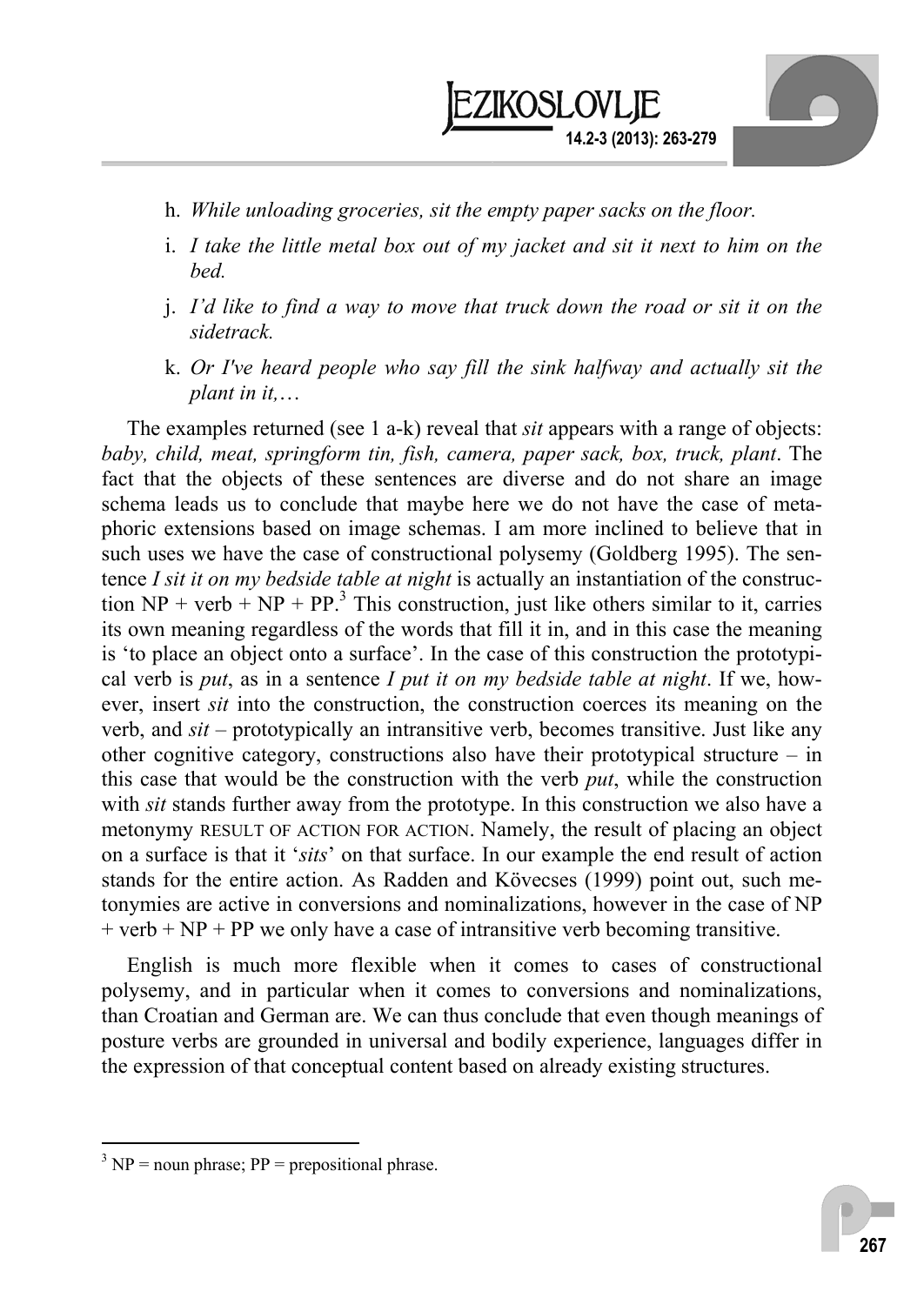# **2.2.** *Figurative meanings of* **sit** *in English*

Compared to other two cardinal posture verbs, *stand* and *lie*, *sit* seems to have the least developed network of figurative meanings. This is probably due to the fact that unlike *stand* and *lie, sit* does not have a salient orientation in the physical space. In English it is used to denote sitting posture of animals if they have anatomy similar to that of humans – with legs they can rest on:

(2) *Neighborhood cats sit with backs turned.* 

*Sit* is also used to denote the position of objects (7.4% of uses) and buildings (2.6 % of uses). However, what such uses seem to convey is not the location of objects but the fact that such objects are somehow inactive (cf. Newman and Rice 2004: 386). Such uses seem to be more common in fiction or travel books that carry a certain amount of poetic note:

- (3) a. …*she ladled out the beans from a large soup tureen, which sat in the middle of the table*…
	- b. *Once it had been the hottest machine on the snow. Now it sat forlorn among the sleek new models*…
	- c. … *her slippers sat at the base of the pool with open, pink terrycloth mouths*…
	- d. *It was also empty, except for the diagnostic computer sitting against one wall*.
- (4) a. *Mama Hallie's shanty sits on a bayou fed by a river that floods every time it rains*…
	- b. *Above a grotto heralded as the actual site of the holy manger sits the Church*

Further along these lines *sit* is also used to denote some kind of inactivity or resting, and even procrastination. As Newman and Rice (ibid.) also note, inactivity is an important part of its overall meaning. These meanings gave rise to the use of this verb in culinary recipes. In such uses the verb is almost invariably accompanied by an adverbial of time which additionally strengthens the inherent meaning of duration:

 (5) a. *There was a backlog of 3,000 convicted offender samples essentially sitting on a crime lab shelf waiting to be analyzed and put into the database*.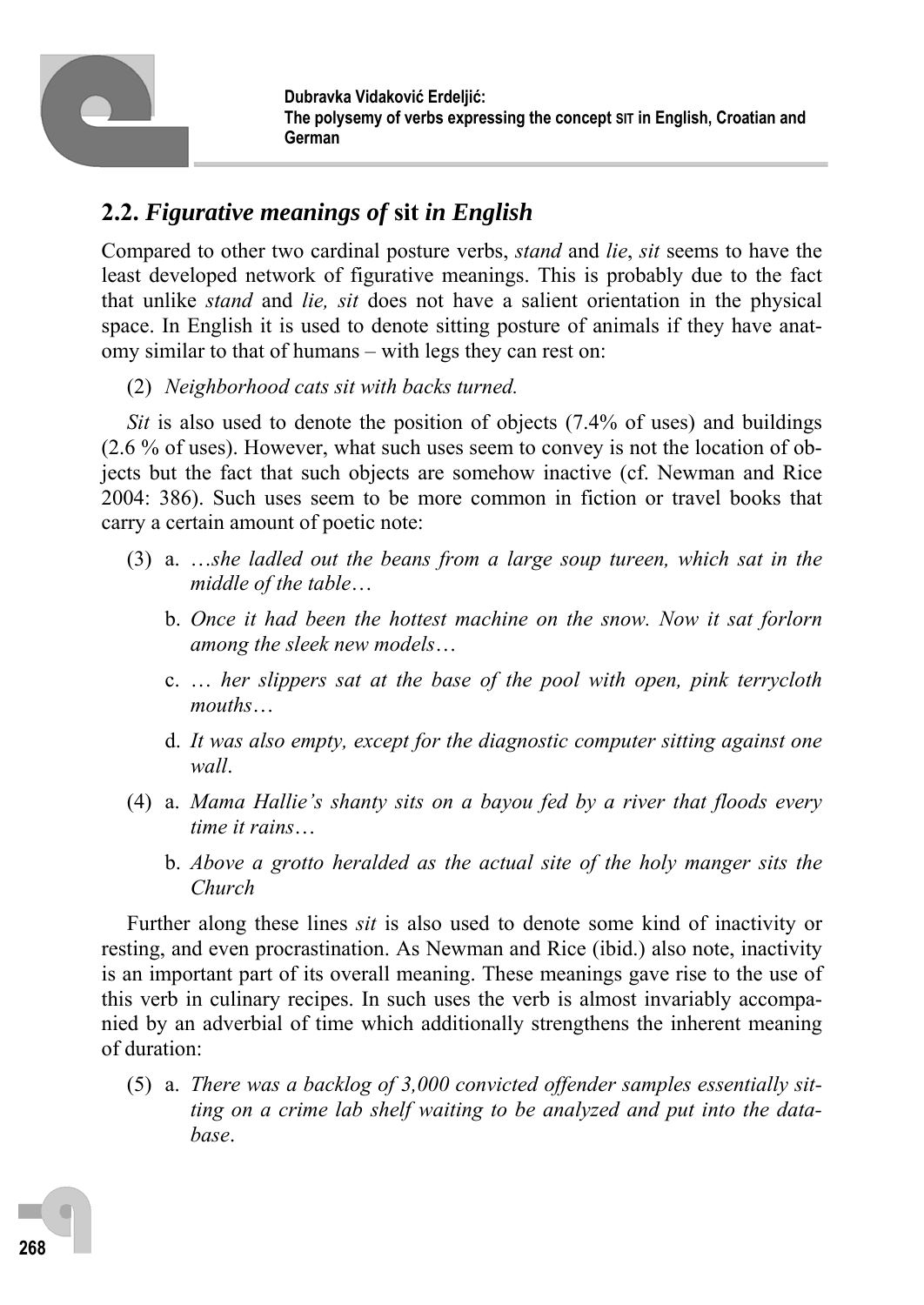

- b. *Is our mail sitting in some mail room of another company?*
- c. *Did the White House sit on the news for three years?*
- (6) a. *Pour the dressing into the bowl with the salad ingredients, toss well and let sit at room temperature for at least 30 minutes.*
	- b. *Allow to sit for at least 30 minutes before serving.*
	- c. *Let sit at room temperature for 15 minutes before serving.*

From the preposition *in* that *sit* takes in all three languages it is obvious that the object we sit on can be construed as a container which we sit in. Lemmens (2002: 109) argues that the sense of containment is additionally strengthened by common metonymic shifts from the actual surface we sit on to larger spaces we are located in. I would add that such metonymic shifts are more informative since we are more interested in knowing that a person is sitting in the kitchen than that a person is sitting on a chair. These experiences give rise to two image schemas: CONTAINMENT and GOOD-FIT between figure and the ground which then serve as the basis for further meaning extensions:

#### (7) *The keg sat perfectly in the gap between the kitchen cabinets.*

This meaning is further extended towards good fitting of clothes on a person's body. When analysing equivalent uses in Dutch, Van Oosten (1984: 154) warns that such uses should be distinguished from similar uses of *stand* in Dutch since the latter also express the judgment of how someone looks in certain clothes, whereas the verb *sit* in such uses only denotes the meaning of how clothes is fitted in terms of size and shape. Van Oosten (ibid.) believes that in such uses we have a conceptual shift in that people are actually those who *sit* comfortably in the clothes, and not the other way around:

- (8) a. *The dress sits beautifully over your tummy and makes you look fantastic.*
	- b. *I am tall but the dress sits above my knees.*
	- c. *The jacket sits perfectly on you.*

This meaning is further metaphorically mapped onto the abstract domain when we talk about the reception of news. In these cases the recipient is conceptualized as a container in which the news does or does not sit well:

 (9) a. *Ploener admitted that moving students around might not sit well with parents.*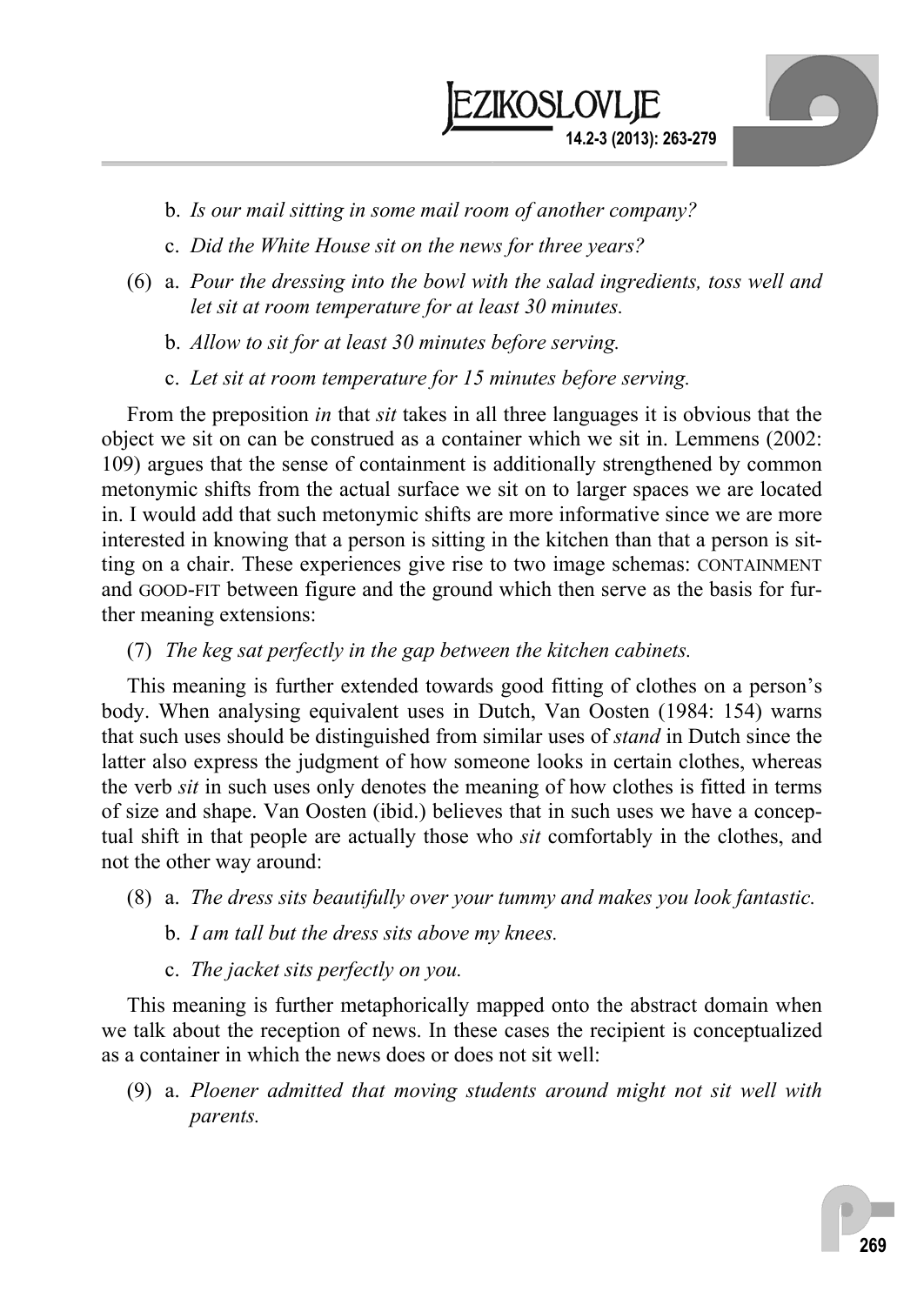

#### b. *The new prestige for Niaz and did not sit well among all Shinwaris*.

*Sit* is also very common in conventional and well-entrenched metonymies of a type PART OF SCENARIO FOR THE WHOLE SCENARIO. In such uses *sit* carries the meaning of 'to be in session' or 'to be a member of an official body' such as parliament, judicial panel, councils or committees. What all these situations have in common is that people sit behind the table and carry out some other activity usually involving making important decisions. The sitting, as a prerequisite for carrying out any of those duties, is profiled as the most salient part of such scenarios, providing access to the whole scenario as a metonymic vehicle.

- (10) a. *She teaches, consults, sits on committees, and participates in seminars*.
	- b. *Delaney, who now sits on several panels reviewing FDA regulations…*

In our sample we found a total of 20 such uses which makes only 4% of the sample. This is a share considerably lower than is to be found in the other two languages.

## **2.3.** *Figurative meanings of* **sjediti** *in Croatian*

The verb *sjediti* appears in its source meaning in as many as 302 examples (slightly more than 60%), while almost all remaining examples are conventional metonymies of the type PART OF A SCENARIO FOR THE WHOLE SCENARIO (as many as 39.4 % of uses). In the sample I found only one use in which *sjediti* denotes the position of an object on a surface (hat on a person's head). However, this sentence is excerpted from a 19th century novel, and my guess is that this use was a product of the strong influence German was exerting on Croatian in the past due to historical conditions. Namely, uses in which German *sitzen* denotes the position of an object on a higher surface (just like in this one example in Croatian) are common in German, as we will see below.

I was interested in finding out whether uses in which *sjediti* denotes the position of objects are to be found in Croatian. Since changes in meaning are first visible in the spoken language (Tomasello 2003: 3), and since the Croatian National Corpus does not have a corpus of spoken language included, I decided to look in informal conversations one can find in different online chat rooms. Although such conversations are written language, they still share some features with the spoken language (informality, slang, etc.). I found several examples in which *sjediti* appears with an inanimate figure.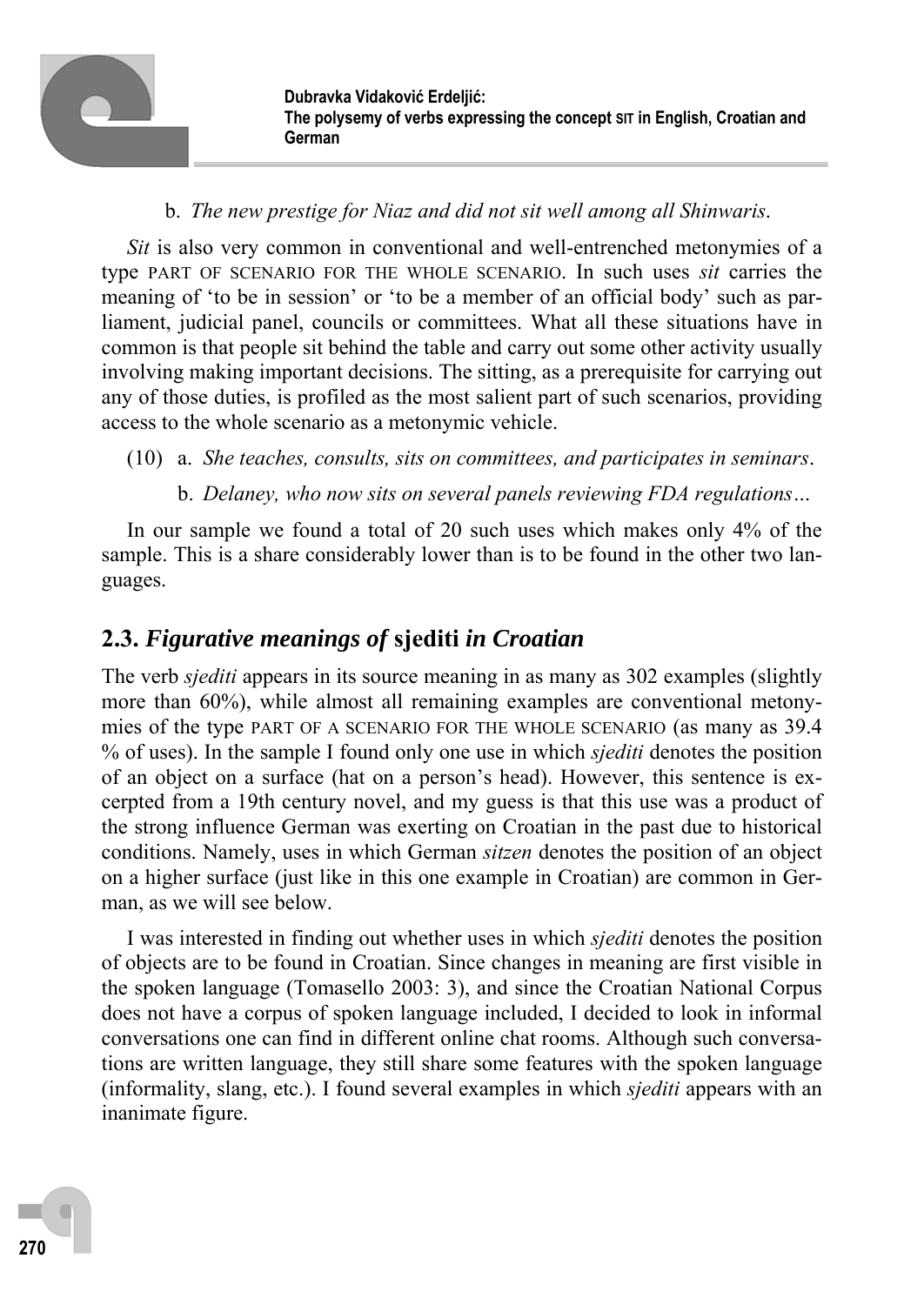

- (11) a. *Čak štoviše, meni motor sjedi u garaži po dva/tri tjedna kad se vozi i sezona*… 'my motorcycle sits in my garage for two/three weeks even during the racing season…'
	- b. *To je taj oksimoron, kupiti auto da sjedi u garaži.* 'It is an oximoron to buy a car for it to sit in a garage'
	- c. *ziher neko ima takvu kacigu i sam mu sjedi i skuplja prašinu*. 'I'm certain someone has a helmet like that which only sits and gathers dust'

Interestingly enough – these are not locational uses but uses in which *sjediti* denotes inactivity and idleness based on our real-life experience of sitting. Such examples are extremely rare in Croatian – to be honest, I was surprised to find them. However, the fact that some speakers of Croatian recognise the connection between sitting, a posture we assume in order to be in it for some time, and inactivity, seems to provide an ample evidence of the imprints real-life experiences leave on the way we speak.

Although I did not come across such examples in the corpus, in Croatian it is common to express the location of birds and some animals which can lean on their hind legs with *sjediti*. I conducted a small scale research in which 7 out of 10 subjects, when asked to describe a picture of a bird on a twig, used the verb *sjediti.*

All the remaining uses in the corpus, as many as 39.4% of them, are conventional metonymic expressions in which sitting as the most salient part of a scenario stands for the entire scenario. A majority of these examples are cases in which *sjediti* denotes a membership in administrative bodies or control over an organization (examples in (12)). In such uses *sjediti* appears in a number of interesting metonymic shifts, it is possible to either zoom in or zoom out of the surface the person is sitting on without reducing the informativeness of the message. In order to state that someone is in an executive position, it is enough to say that he or she is sitting in a (e.g. Prime Minister's) chair. On the other hand, alternative profiling is also possible in that speakers can zoom out of the scene via metonymy PLACE FOR INSTITUTION whereby a person in an executive position is conceptualized as sitting in a larger space – building or even city which for native speakers of Croatian have context-relevant meaning (e.g. in  $(13)$  Kockica – the building which is the seat of a political party, or Banski dvori – the seat of the Government).

- (12) a. *Osim njih, u NO-u bi trebao sjediti Krešimir Bubalo*, 'Krešimir Bubalo should sit in the managing board' …
	- b. … *dogovoreno je formiranje tehničke skupine u kojoj će sjediti preds-*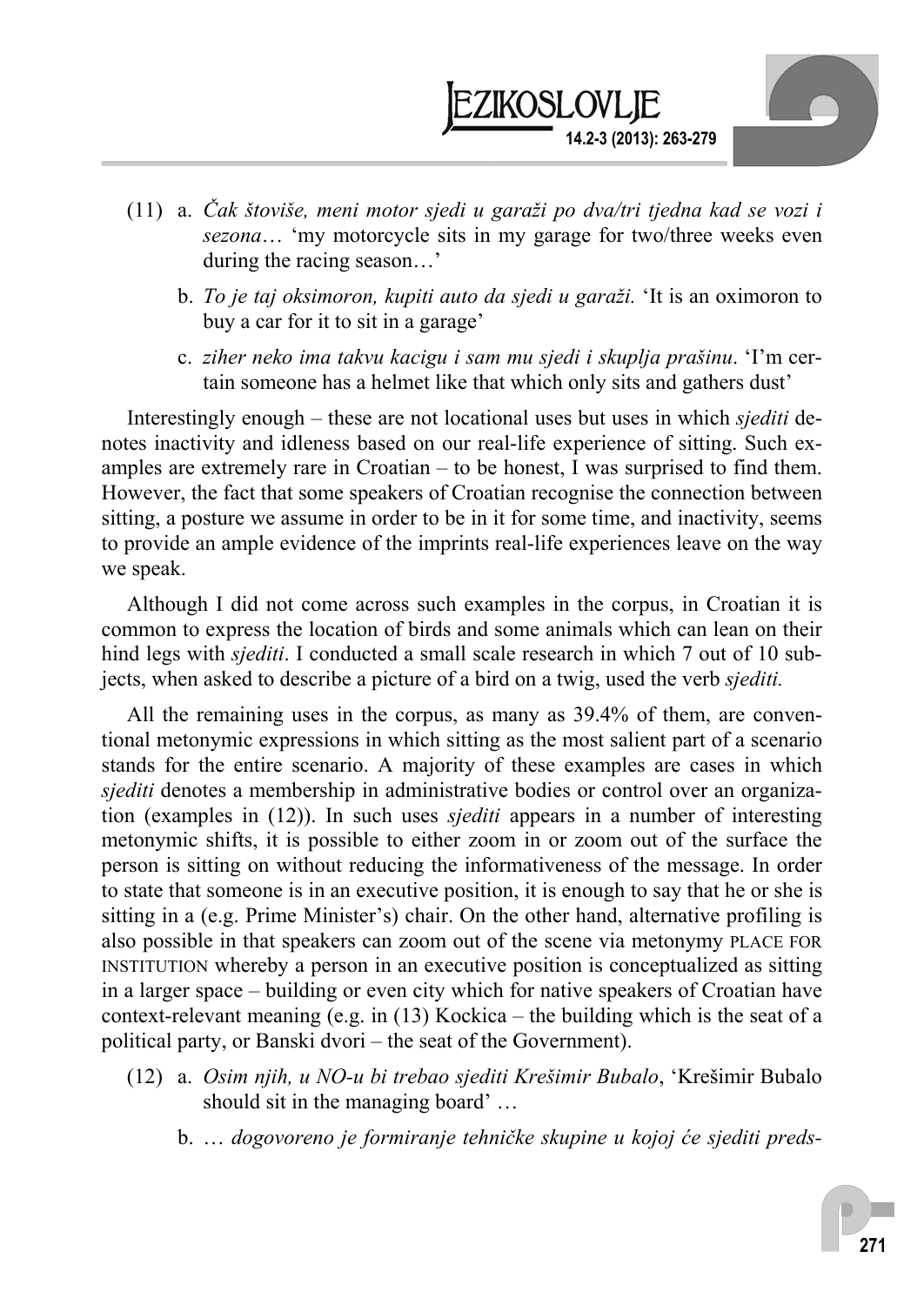

*tavnici Ministarstva zdravstva i socijalne skrbi, Ministarstva financija*… 'they agreed on establishing a new task group in which the representatives of the Ministry of Health and the Ministry of Finances will sit…'

- c. *Konstituiran je četvrti saziv Zastupničkog doma Hrvatskoga* državnog sabora i u njemu će sjediti zastupnici iz 12 stranaka. '12 parties will sit in the House of Representatives'
- (13) a. *Mi znamo da njezin gazda sjedi u Kockici* '... we know that her boss sits in Kockica'
	- b. *Naime, radnike koji već mjesecima nisu primili plaću ne zanima previše tko će sjediti u Banskim dvorima* 'Workers who haven't received their salary for months now, are not interested in who will sit in Banski dvori'

Furthermore, a person in an executive position normally sits at the head of the table, which is in Croatian also a rather common way of expressing that someone is in control. In these examples it is also possible to zoom out of the scene, which means that a person can sit not only at the head of the table but of an organization or even an entire country as well:

- (14) a. *Uprava koja sada sjedi na čelu Kombinata ima drukčije mišljenje*... 'The management now sitting at the head of the Firm has a different opinion'
	- b. *vidljivo da na čelu Rusije sjedi jedan KGB-ovac*… 'it is obvious that a KGB member sits at the head of Russia'

Apart from such conventional metonymies expressing control, there were 2.8% of examples in the corpus in which *sjediti* was used to denote imprisonment. Although in prison one can engage in all sorts of activities, sitting again seems to be the most salient part of the imprisonment scenario, probably due to inactivity and unwelcome idleness being an inherent part of its meaning. Here again, due to encyclopaedic knowledge of persons involved in conversation, one can again resort to the PLACE FOR INSTITUTION metonymy and zoom out of the scene (see (15b)).

- (15) a. *U njemačkim zatvorima sjedi više od trideset posto stranaca zbog kriminalnih delikata*. 'More than 30 % of foreigners sit in German prisons for criminal offences…'
	- b. *Milošević sjedi u Haagu*. 'Milošević sits in the Hague'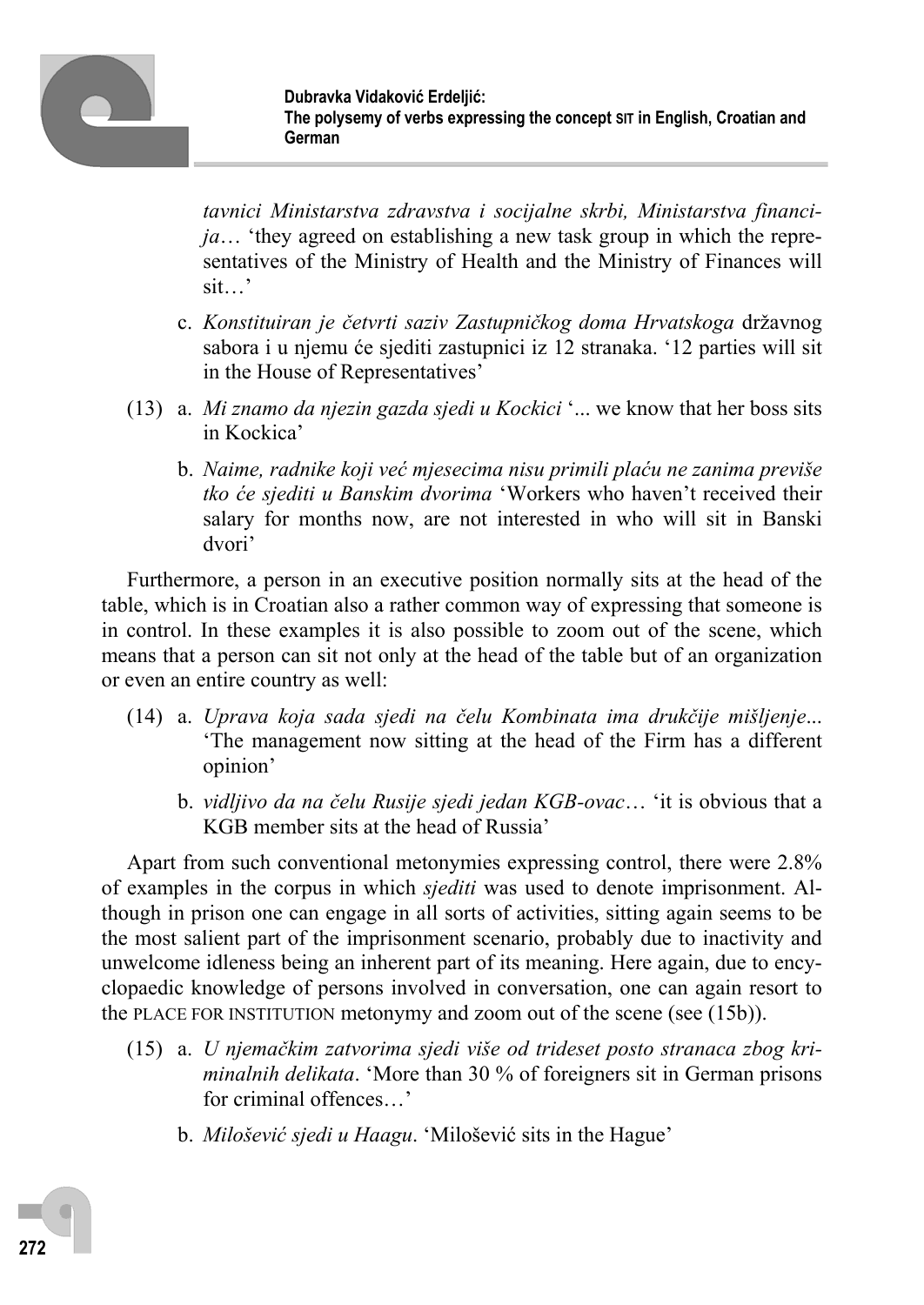Yet another type of PART OF THE SCENARIO FOR THE WHOLE SCENARIO metonymy appeared in the corpus, this time in the sports terminology – *sjediti na klupi* 'sit (on) the bench'. In 16 out of 21 such uses subjects were players and the entire expression meant that they were in reserve, and in the remaining five cases the subjects were team coaches and the expression simply meant that they were coaching the team.

**14.2-3 (2013): 263-279** 

KOSLOVLIE

- (16) a. *Ništa ne dobivam od toga ako ću biti među 16 igračica i onda sjediti na klupi.* 'I gain nothing by being among the first 16 players only to sit on the bench'
	- b. *Branislav Franić više neće sjediti na klupi "pivarki"*. 'Branislav Franić won't coach the team any longer…' (literally: '… won't sit on the bench of the team any longer')

One of possible reasons why *sjediti* did not develop more figurative meanings probably lies in the fact that the good-fit meaning derived from the CONTAINMENT schema in Croatian is expressed by the verb *sjesti*, which denotes the inchoative phase of sitting as e.g. in *Konačno je sve sjelo na svoje mjesto* 'Finally everything fell in its place'; *Nakon nastupa, dobro je sjeo topli čaj i krafna* 'After the performance, hot tea and a doughnut felt great' (literally, 'hot tea and a doughnut sat down well').

### **2.4.** *Figurative meanings of* **sitzen** *in German*

The analysis of randomly selected examples showed that the verb *sitzen* in most cases appears in its source meaning (as many as 74% of occurrences). When compared to two other cardinal posture verbs in German, *stehen* and *liegen* (cf. Serra Borneto 1996), its figurative meanings are few and far between. It can be used to express the posture of certain animals, primarily birds, and of those that can lean on their hind legs (cats, dogs).

- (17) a. *Direkt vor der Haustür saß Treff, Herrn Bruggers Jagdhund*. 'Mr. Brugger's dog sat in front of the door'
	- b. *Vier Spatzen sitzen auf dem Draht, ich schieße einen herunter*, ... 'Four sparrows are sitting on the line…'

In as few as seven examples *sitzen* is used to express the location of objects in space. Our results support Fagan (1999) in her claim that when it comes to coding location of objects with *sitzen*, what matters is not the orientation of those objects in space, as in the case of *stehen* and *liegen*, but rather their placement on a higher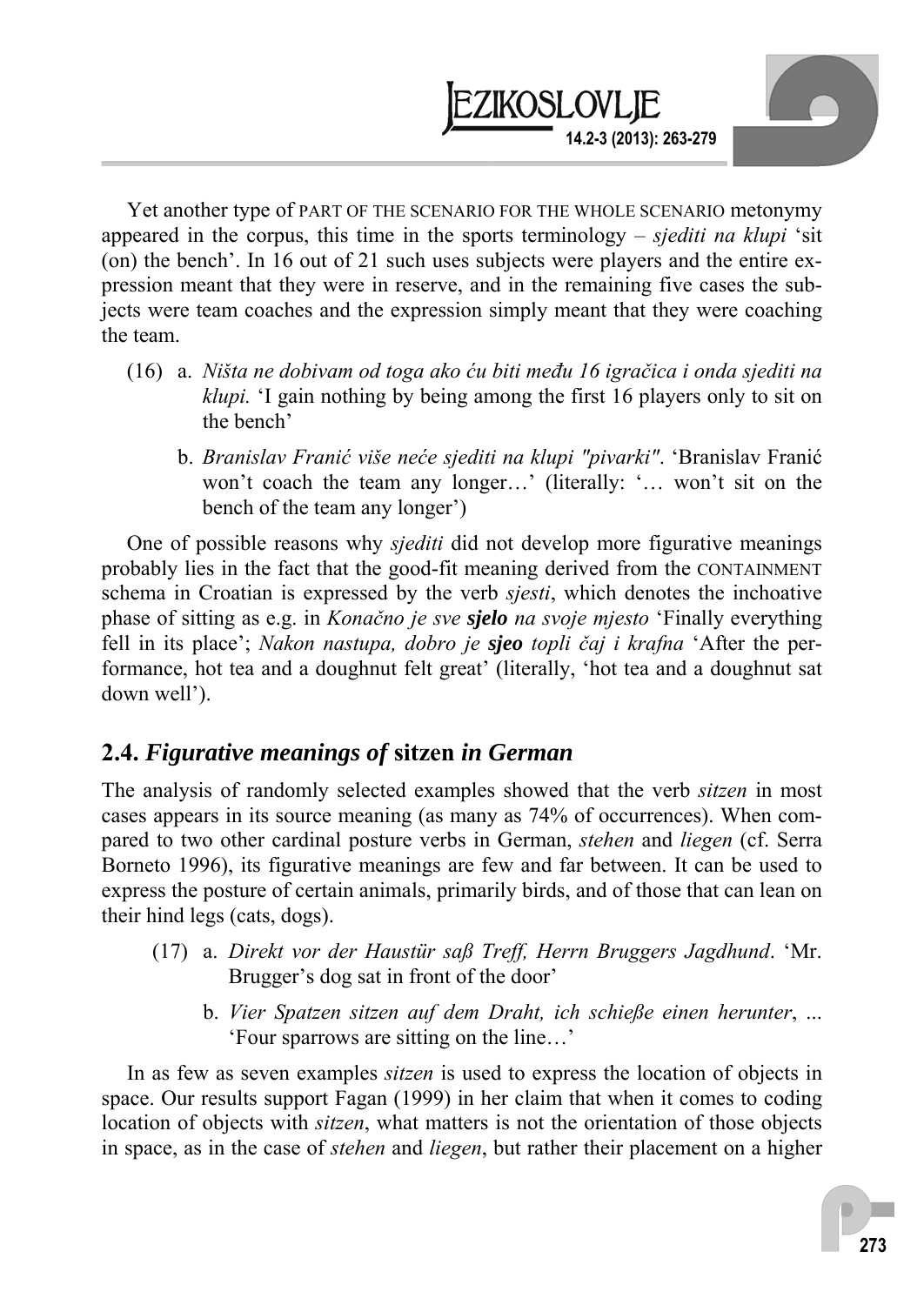

surface.

 (18) *Erzbischof der Diözese, dem noch dazu die hellviolette Kalotte auf dem Kopf saß*. 'Archbishop of the diocese, who had the bright violet calotte on his head.'

The CONTAINMENT schema found its instantiation in German as well. It seems to be the motivation for coding the position of internal organs within a body with *sitzen*:

- (19) a. *In seinem Quadratschädel sitzt ein Gehirn von der Größe eines Atomkerns*! 'In his square-shaped skull there is a brain the size of an atomic nucleus!' (literally, '… there sits a brain…')
	- b. *Die zentralen Motoneurone sitzen meist auf den inneren Oberflächen der Radialstränge und des zirkumoralen Ringes.* 'The central motor neurons are placed on the inside surface of radial strands…' (literally, '… sit on the inside…')

I also found examples in which *sitzen* is used to conceptualize emotions, mostly those negative ones such as fear, mistrust, shock, as physical entities placed within a container – in this case – human body.

- (20) a. *An solch defensiven Worten läßt sich ermessen, wie tief der Schock sitzt*. 'It is visible from such defensive words how deeply seated the shock is.'
	- b. *Zu tief saß außerdem das gegenseitige Mißtrauen*... 'Their mutual distrust was deep-seated…'

The GOOD-FIT schema, a derivative of the CONTAINMENT schema is to be found in German uses of *sitzen* to code the proper fit of clothes on a person's body.

- (21) a. *Oberhemd ist faltenlos und glatt wie meins, es sitzt famos*... 'His shirt is uncreased – and smooth just like mine – it fits perfectly…'
	- b. *Der dunkle Anzug, die gelbe Krawatte sitzen noch wie früh am Morgen*. 'The dark suit and the yellow tie still fit just like early in the morning.'

The seat of an organisation can also be coded by *sitzen*. This meaning extension seems to be based in the metonymy in which a part of the scenario of a ruler sitting on a throne stands for the entire concept of ruling. This was then mapped from the more concrete domain of humans into the domain of social organizations.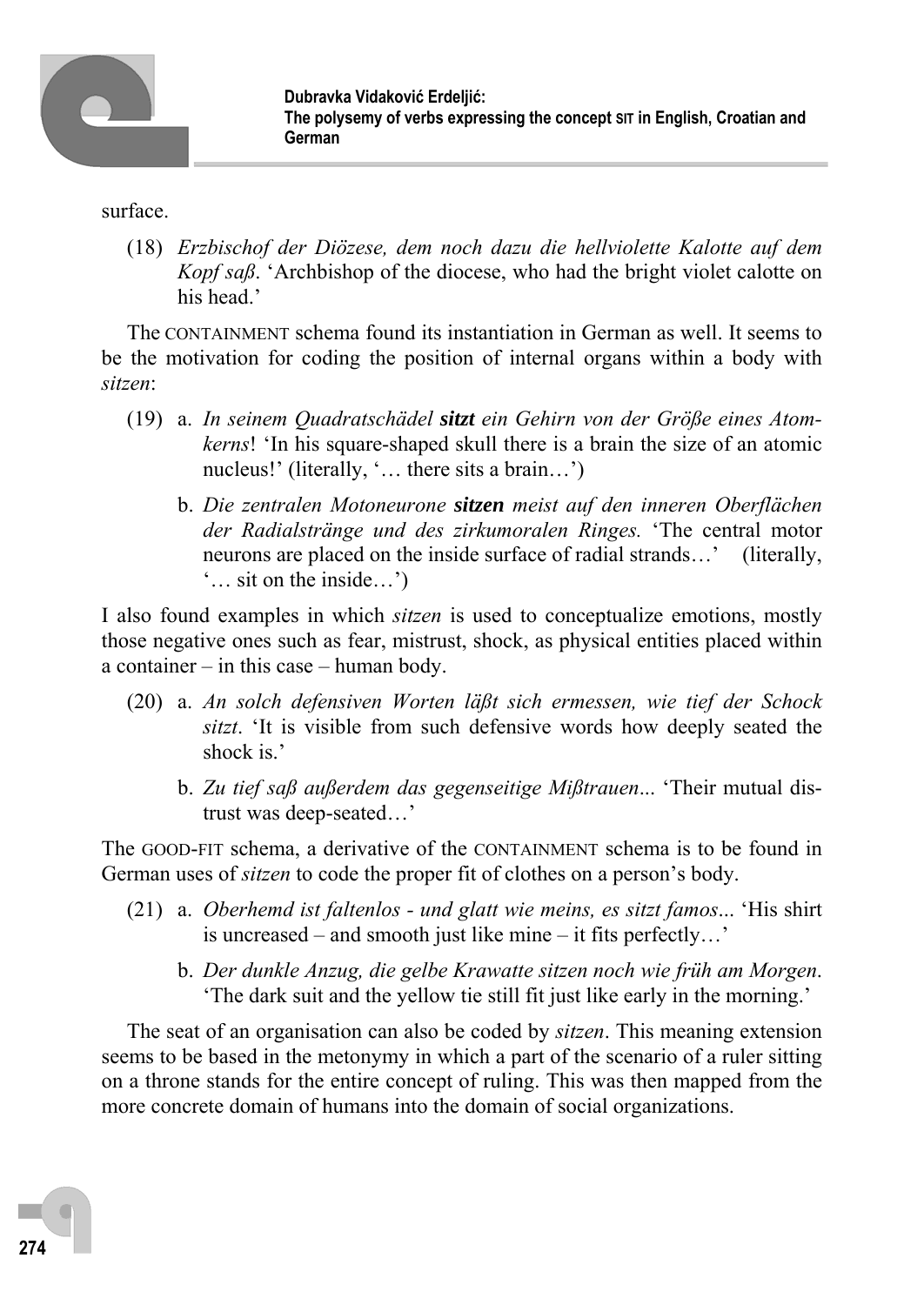

- (22) a. *Einer der Senate des Bundesgerichtshofs sitzt in Berlin*. 'One of the Senates of the Federal Court sits in Berlin.'
	- b. … *denn in der globalisierten Reiseindustrie sitzen die Konkurrenten Österreichs längst nicht mehr nur in der Schweiz oder in Südtirol*. '…because in the globalised travel industry, Austria's competitors are no longer only in Switzerland or South Tyrol…'

Closely related to such uses are also the uses in which *sitzen* denotes the rule of nobility:

 (23) *Auf Burg Dinklage,…, wo das westfälische Uradelsgeschlecht der Galens seit über 300 Jahren saß …, war Clemens August Joseph Pius Emanuel 1878 geboren*. 'Clemens August Joseph Pius Emanuel was born in 1878 in the castle Dinklage, where the nobility of Westphalia ruled for over 300 years,…'

*Sitzen* is also common in conventional metonymies of a type PART OF SCENARIO FOR THE WHOLE SCENARIO, and the majority of such uses (5.6% of uses in the corpus) denote imprisonment.

- (24) a. *Da ist der alte Mann Mustapha, dessen 24jähriger Sohn verwundet im Gefängnis sitzt,* 'There is the old man Mustapha whose 24-year-old son sits in prison, injured,'
	- b. *Getrennt von Frau und Kindern werden sie am Tage des Festes des Friedens hinter Gittern sitzen müssen*, 'Taken away from their wives and children, they had to sit behind bars during the days freedom was celebrated'

Other examples denote membership in different administrative bodies which are conceptualized as containers. Just like in Croatian it is possible to zoom in and out of such bodies from larger (*Elysée-Palast*) to more restricted spaces (*Chefsesseln*):

- (25) a. *Seit Jacques Chirac im Elysée-Palast sitzt*,… 'Since Jacques Chirac sits in the Elysée Palace…'
	- b. *Freilich sitzen diese in vielen Chefsesseln des Kulturbetriebs*; 'Sure enough, they sit in many executive chairs of the Culture Department…'

## **3. Conclusion**

From what has been said so far, it is safe to conclude that figurative meanings of SIT in English, Croatian and German are following similar paths of meaning exten-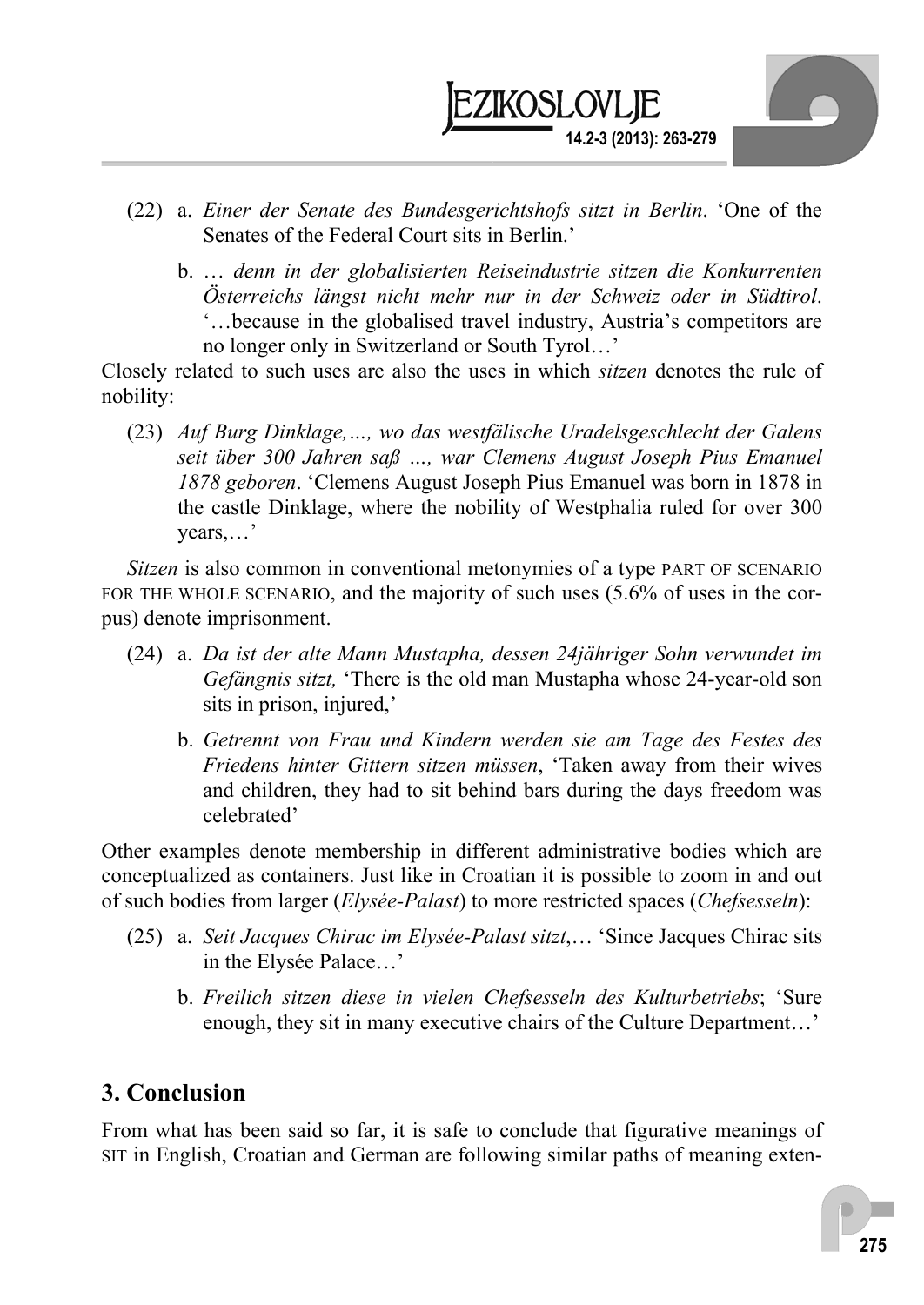

sion. Croatian has the least developed network of figurative meanings, since, apart from meanings based on the PART OF THE SCENARIO FOR THE WHOLE SCENARIO metonymy, there are no other figurative meanings to be found. However, some rather rare uses of *sjediti* with inanimate figures show that inactivity is recognized by Croatian speakers as a relevant part of its meaning. Our corpus has also shown that speakers of English and German do not use *sit* and *sitzen* with inanimate figures for the same reasons. Namely, when used with inanimate figures *sit* is actually denoting that they are inactive or idle rather than referring to their actual location in physical space. This inactivity is further extended to some other context, e.g. use in culinary recipes. In English locational uses of posture verbs are not convention, in this respect English is anything like other Germanic languages (Dutch, Swedish, German) where position of objects is obligatorily coded by posture verbs (cf. Lemmens 2002, 2004, 2005, 2006; Serra Bornetto 1996). According to Kutscher and Schultze-Berndt (2007) German has 10 verbs for the expression of location of objects, e.g. *liegen* denotes horizontal orientation and *stehen* vertical. Although *sitzen* is not listed among them, when referring to the position of objects in physical space, it is used with objects placed on a higher ground (possibly motivated by the fact that we usually sit on a surface elevated above the ground level). In this respect, *sitzen* is morphologically and semantically parallel with agentive *setzen* since it takes the same range of figures.

Motivation for other uses of *sit* and *sitzen* seems to be the CONTAINMENT schema and its derivative GOOD-FIT. Again, although drawing motivation from the common pool of universal experiences, apart from common uses (e.g. good fit of clothes), each language has also developed some specific uses, e.g. based on GOOD-FIT schema, *sit* is used to express reception of news, while based on the CONTAINMENT schema, *sitzen* denotes the position of organs within the body.

In Croatian, there are no figurative uses of *sjediti* based on the CONTAINMENT and GOOD-FIT schemas, since such uses are denoted by its inchoative counterpart *sjesti*. This fact that *sit* and *sitzen* have more diversified uses which are partly expressed by *sjesti*, may possibly be the reason why Croatian has the lowest frequency per million words of *sjediti*, i.e. the verb expressing the continuing phase of sitting. In its elaboration of the GOOD-FIT schema, Croatian focuses on the inchoative phase of the 'sitting of an object' within a container. In English *sit* is, as our results indicate (cf. Talmy 2000), polysemous between its stative, inchoative and agentive senses, which is, again the reason why it can be used to express such inchoative meanings.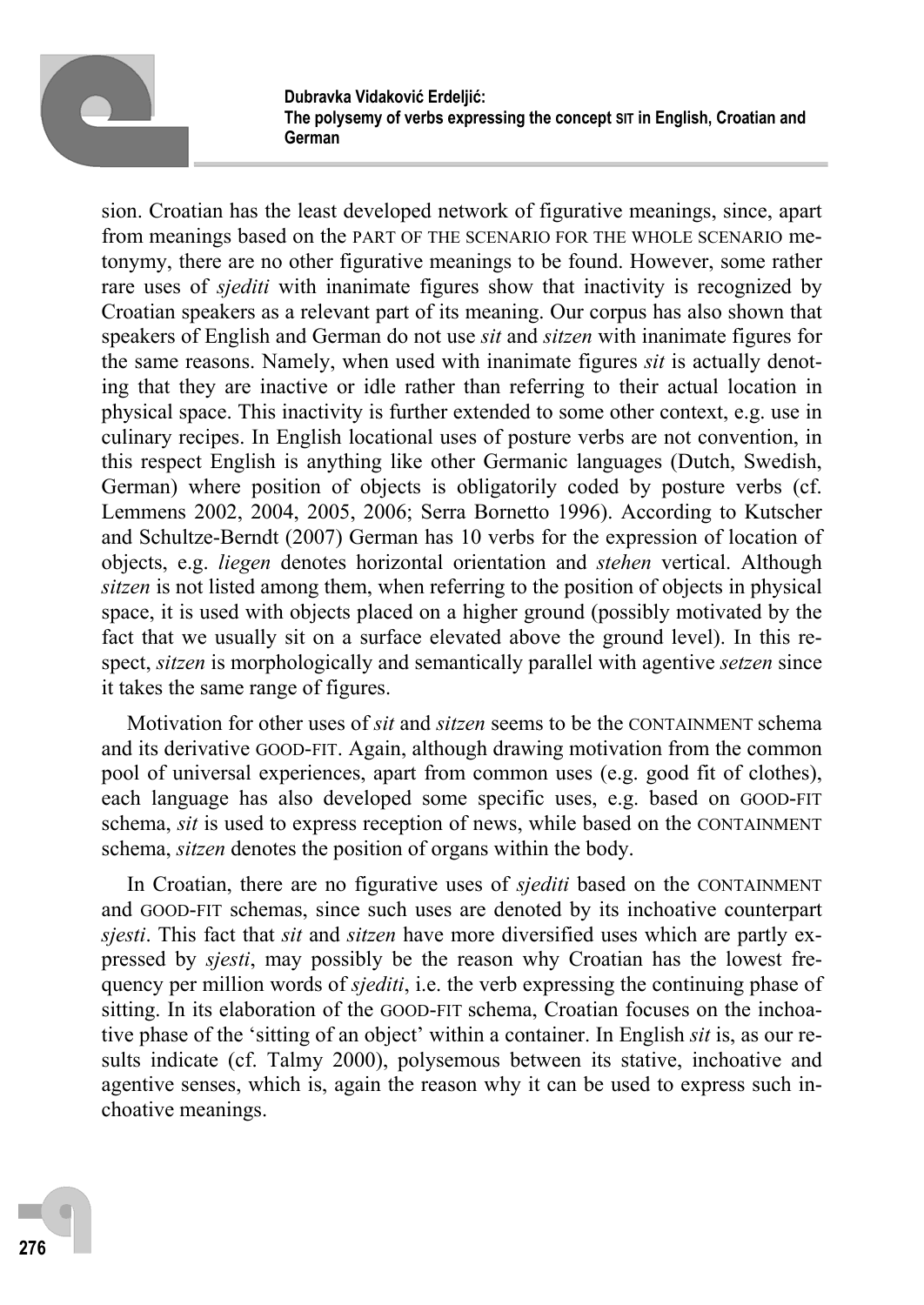Apart from the difference in the use of SIT in English, Croatian and German due to different prominence of certain schemas in individual languages, we have also noted that the divergent paths of the meaning extension of *sit* can be put down to idiosyncratic features of these languages which are by analogy extended from one construction or pattern of use to another. It is therefore due to the inclination towards conversions based on constructional polysemy in English possible for English *sit*, unlike Croatian *sjediti* and German *sitzen*, to behave as a transitive verb (e.g. in sentences: *sit the child on a chair, sit meat on a plate*).

**14.2-3 (2013): 263-279** 

**EZIKOSLOVLIE** 

In the case of extensions based on the metonymy PART OF SCENARIO FOR THE WHOLE SCENARIO, our analysis indicated that they are the most common in Croatian. This is however not to say that they are not common in German, and English in particular, but that the corpus analysed only mirrors the diversity of the uses of *sit* in the three languages. Such metonymy-based figurative extensions seem to have gained prominence in Croatian partly due to the lack of other figurative meanings.

In this paper, a number of important issues have been neglected and left for future investigations. Among the most interesting is the comparison of the copulalike uses of SIT in the three languages and other uses in context in which SIT has grammaticalised into the aspect marker in some other languages (cf. Newman and Rice 2004). These will hopefully be a topic of some future papers.

#### **References**

- Fagan, Sarah (1991). The semantics of the positional predicates *liegen/legen, sitzen/setzen*, and *stehen/stellen*. *Die Unterrichtspraxis* 24: 136–145.
- Goldberg, Adele E. (1995). *Constructions: A Construction Grammar Approach to Argument Structure*. Chicago: University of Chicago Press.
- Heine, Bernd, Tania Kuteva (2007). *World Lexicon of Grammaticalization*. Cambridge: Cambridge University Press.
- Kuteva, Tania (1999). On sit/stand/lie auxiliation. *Linguistics* 37: 191–213.
- Kutscher, Silvia, Eva Schultze-Berndt (2007). Why a folder lies in the basket although it is not lying: the semantics and use of German positional verbs with inanimate figures. *Linguistics* 45: 983–1028.
- Lemmens, Maarten (2002). The semantic network of Dutch *zitten, staan*, and *liggen*. Newman, John, ed. *The Linguistics of Sitting, Standing, and Lying*. Amsterdam – Philadelphia: John Benjamins, 103-139.
- Lemmens, Maarten (2004). Metaphor, image schema and grammaticalisation. A cognitive lexical-semantic study*.* Journée d'Etudes. Grammar and figures of speech, Paris.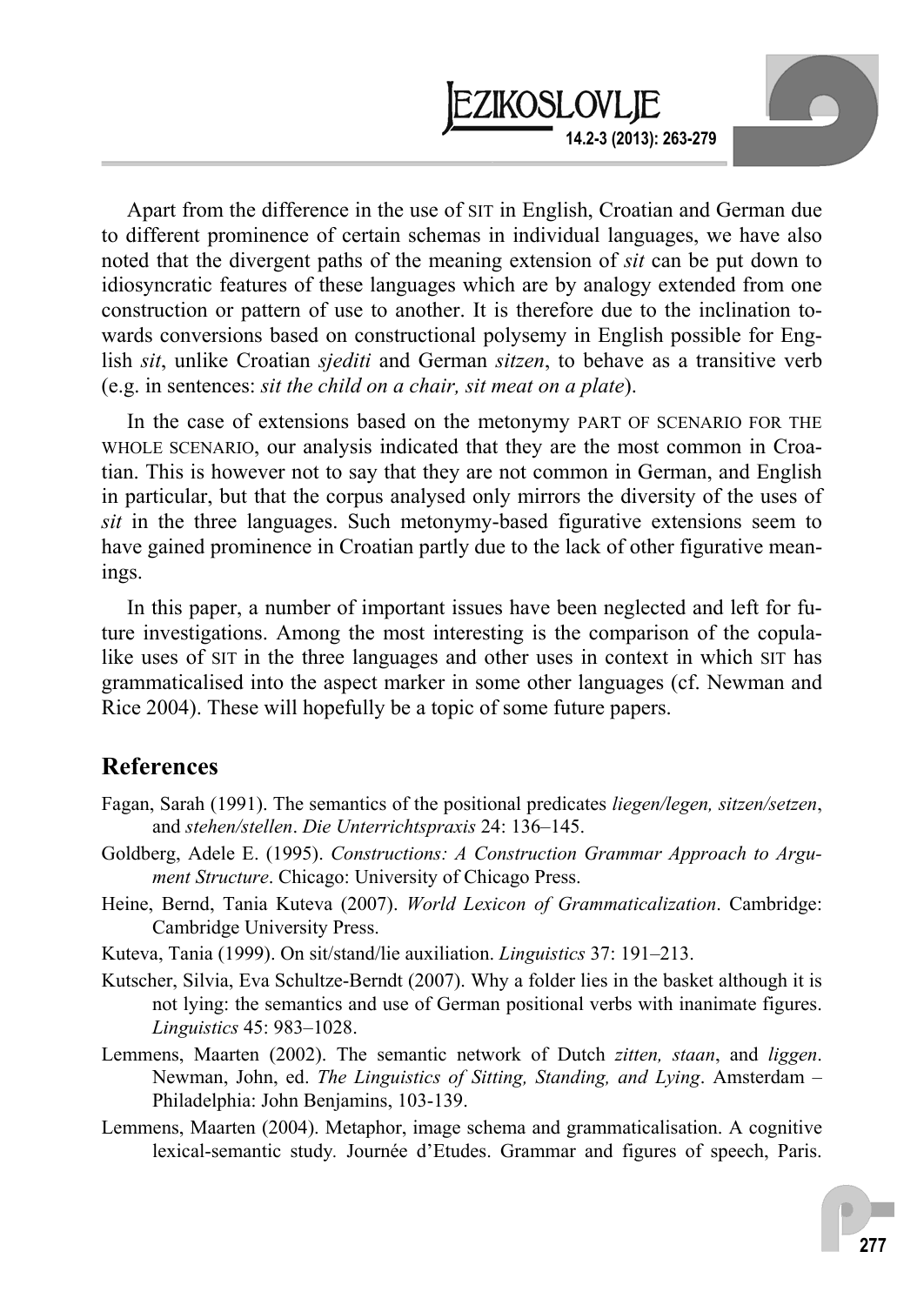

http://stl.recherche.univ-lille3.fr/sitespersonnels/lemmens/abstracts/abstrengposdiachr.PDF.

- Lemmens, Maarten (2005). Aspectual posture verb constructions in Dutch. *Journal of Germanic Linguistics* 17.3: 183–217.
- Lemmens, Maarten (2006). Caused posture: Experiential patterns emerging from corpus research. Gries, Stefan Th., Anatol Stefanowitsch, eds, *Corpora in Cognitive Linguistics: Corpus-Based Approaches to Syntax and Lexis*. Berlin – New York: Mouton de Gruyter, 261–296.
- Lemmens, Maarten, Julien Perrez (2010). On the use of posture verbs by French-speaking learners of Dutch: A corpus-based study. *Cognitive Linguistics* 21.2: 315–347.
- Newman, John (2001). A corpus-based study of the figure and ground in sitting, standing, and lying constructions. *Studia Anglica Posnaniensia* 36: 203–216.
- Newman, John (2002). A cross-linguistic overview of the posture verbs 'sit', 'stand', and 'lie'. Newman, John, ed. *The Linguistics of Sitting, Standing, and Lying*. Amsterdam – Philadelphia: John Benjamins, 1–24.
- Newman, John, Toshiko Yamaguchi (2002). Action and state interpretations of 'sit' in Japanese and English. Newman, John, ed. *The Linguistics of Sitting, Standing, and Lying*. Amsterdam – Philadelphia: John Benjamins, 43–59.
- Newman, John (2009). English posture verbs: An experientially grounded approach. *Annual Review of Cognitive Linguistics* 7: 30–58.
- Newman, John, Sally Rice (2004). Patterns of usage for English SIT, STAND, and LIE: A cognitively inspired exploration in corpus linguistics. *Cognitive Linguistics* 15.3: 351–396.
- Radden, Günter, Zoltán Kövecses (1999). Towards a theory of metonymy. Panther, Klaus-Uwe, Günter, Radden, eds. *Metonymy in Language and Thought*. Amsterdam – Philadelphia: John Benjamins, 17–59.
- Schönefeld, Doris (2006). From conceptualization to linguistic expression: Where languages diversify. Gries, Stefan Th., Anatol Stefanowitsch, eds, *Corpora in Cognitive Linguistics: Corpus-Based Approaches to Syntax and Lexis*. Berlin – New York: Mouton de Gruyter, 297–344.
- Serra Borneto, Carlo (1996). *Liegen* and *stehen* in German: A study in horizontality and verticality. Casad, Eugene, eds. *Cognitive Linguistics in the Redwoods*. Berlin: Mouton de Gruyter, 458–505.
- Talmy, Leonard (2000). *Toward a Cognitive Semantics*. Vol. II: *Typology and Process in Concept Structuring*. Cambridge, MA: The MIT Press.
- Tomasello, Michael (2003). Introduction: Some surprises for psychologists. Tomasello, Michael, ed. *The New Psychology of Language, Vol. II: Cognitive and Functional Approaches to Language Structure.* Mahwah, N.J.: L. Erlbaum, 1–14.